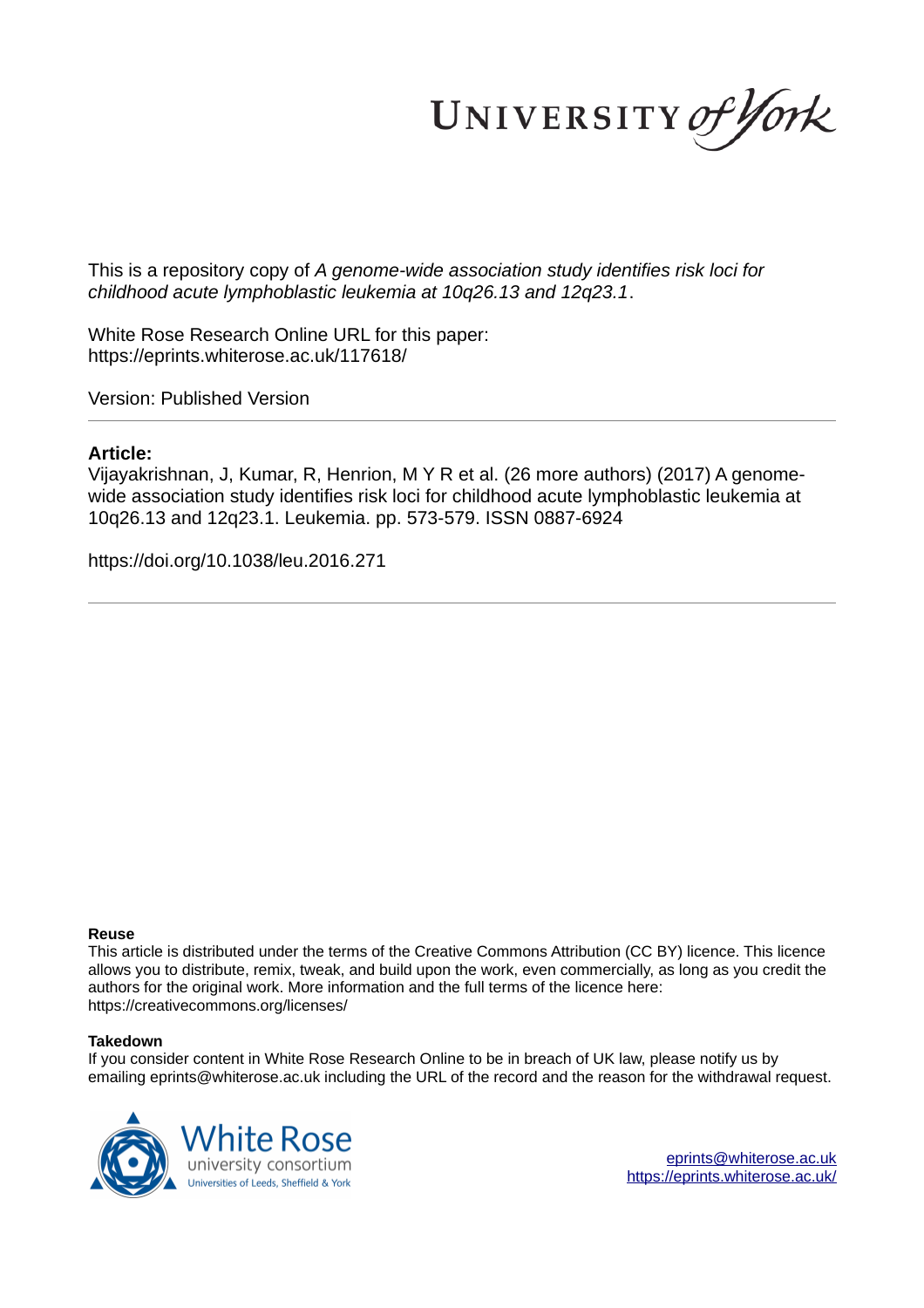www.nature.com/leu

# ORIGINAL ARTICLE

# A genome-wide association study identifies risk loci for childhood acute lymphoblastic leukemia at 10q26.13 and 12q23.1

J Vijayakrishnan<sup>1</sup>, R Kumar<sup>2</sup>, MYR Henrion<sup>1</sup>, AV Moorman<sup>3</sup>, PS Rachakonda<sup>2</sup>, I Hosen<sup>2</sup>, MI da Silva Filho<sup>2</sup>, A Holroyd<sup>1</sup>, SE Dobbins<sup>1</sup>, R Koehler<sup>4</sup>, H Thomsen<sup>2</sup>, JA Irving<sup>3</sup>, JM Allan<sup>3</sup>, T Lightfoot<sup>5</sup>, E Roman<sup>5</sup>, SE Kinsey<sup>6</sup>, E Sheridan<sup>7</sup>, PD Thompson<sup>8</sup>, P Hoffmann<sup>9,10</sup>, MM Nöthen<sup>9</sup>, S Heilmann-Heimbach<sup>9</sup>, KH Jöckel<sup>11</sup>, M Greaves<sup>12</sup>, CJ Harrison<sup>3</sup>, CR Bartram<sup>4</sup>, M Schrappe<sup>13</sup>, M Stanulla<sup>14</sup>, K Hemminki<sup>2,15</sup> and RS Houlston<sup>1</sup>

Genome-wide association studies (GWASs) have shown that common genetic variation contributes to the heritable risk of childhood acute lymphoblastic leukemia (ALL). To identify new susceptibility loci for the largest subtype of ALL, B-cell precursor ALL (BCP-ALL), we conducted a meta-analysis of two GWASs with imputation using 1000 Genomes and UK10K Project data as reference (totaling 1658 cases and 7224 controls). After genotyping an additional 2525 cases and 3575 controls, we identify new susceptibility loci for BCP-ALL mapping to 10q26.13 (rs35837782, LHPP, P = 1.38 × 10<sup>-11</sup>) and 12q23.1 (rs4762284, ELK3, P = 8.41 × 10<sup>-9</sup>). We also provide confirmatory evidence for the existence of independent risk loci at 9p21.3, but show that the association marked by rs77728904 can be accounted for by linkage disequilibrium with the rare high-impact CDKN2A p.Ala148Thr variant rs3731249. Our data provide further insights into genetic susceptibility to ALL and its biology.

Leukemia (2017) 31, 573–579; doi:10.1038/leu.2016.271

# INTRODUCTION

Acute lymphoblastic leukemia (ALL) is the major pediatric cancer in western countries, with B-cell precursor (BCP) ALL accounting for  $\sim$  80% of ALL cases.<sup>1</sup> Despite this, the etiology of ALL is poorly understood and although there is indirect evidence for an infective origin, no specific environmental risk factor has been identified. $2.3$  Evidence for inherited predisposition to ALL is provided by the increased risk shown in siblings of cases independent of the concordance in monozygotic twins, which has an in utero etiology.<sup>4</sup> Support for polygenic susceptibility to ALL has come from genome-wide association studies (GWASs). $5-9$ Although these studies have so far identified single-nucleotide polymorphisms (SNPs) at seven loci influencing BCP-ALL at 7p12.2 (IKZF1), 9p21.3 (CDKN2A, two risk loci), 10p12.2 (near PIP4K2A), 10p14 (GATA3), 10q21.2 (near ARID5B) and 14q11.2 (near CEBPE), statistical modeling using genome-wide complex trait analysis predicts that additional risk loci conferring modest effects should be identifiable by further GWAS.<sup>10</sup>

Recovery of untyped genotypes through imputation provides a mechanism of exploiting GWAS data sets to identify new risk alleles.<sup>11</sup> In addition, it enables fine mapping and refinement of association signals, for example, in identification of the CDKN2A p.Ala148Thr variant rs3731249 (hg19 chr9:g.21970916  $G > A$ ) as contributing to the 9p21.3 association signal.<sup>8</sup> Recently, the use of the 1000 Genomes Project and the UK10K projects as a combined reference panel has been shown to improve imputation accuracy compared with using the 1000 Genomes Project data alone.<sup>12,13</sup>

Here, we report imputation using the 1000 Genomes and the UK10K Project data as reference and meta-analysis of two GWASs to identify new susceptibility alleles for BCP-ALL. After replication genotyping in three additional case–control series, we have identified new risk loci for BCP-ALL at 10q26.13 and 12q23.1. Our findings provide further insights into the genetic and biological basis of this hematological malignancy.

# MATERIALS AND METHODS

#### **Ethics**

Collection of samples and clinicopathological information from subjects was undertaken with informed consent in accordance with the Declaration of Helsinki and ethical board approval. Ethical committee approval was obtained for Medical Research Council UKALL97/99 trial by individual UK treatment centers and approval for UKALL2003 was obtained from the<br>Scottish Multi-Centre Research Ethics Committee (REC:02/10/052).<sup>14,15</sup> Additional ethical approval was obtained under the auspices of the

<sup>1</sup>Division of Genetics and Epidemiology, The Institute of Cancer Research, Sutton, UK; <sup>2</sup>Division of Molecular Genetic Epidemiology, German Cancer Research Centre, Heidelberg, Germany; <sup>3</sup>Leukemia Research Group, Northern Institute for Cancer Research, Newcastle University, Newcastle upon Tyne, UK; <sup>4</sup>Department of Human Genetics, Institute of Human Genetics, University of Heidelberg, Heidelberg, Germany; <sup>5</sup>Department of Health Sciences, Epidemiology and Cancer Statistics Group, University of York, York, UK; <sup>6</sup>Department of Paediatric and Adolescent Haematology and Oncology, Leeds General Infirmary, Leeds, UK; <sup>7</sup>Medical Genetics Research Group, Leeds Institute of Biomedical & Clinical Sciences, University of Leeds, Leeds, UK; <sup>8</sup>Paediatric and Familial Cancer Research Group, Institute of Cancer Sciences, University of Manchester, St Mary's Hospital, Manchester, UK; <sup>9</sup>Institute of Human Genetics, University of Bonn, Bonn, Germany; <sup>10</sup>Department of Biomedicine, Human Genomics Research Group, University Hospital Basel, Basel, Switzerland; <sup>11</sup>Institute for Medical Informatics, Biometry and Epidemiology, University Hospital Essen, Essen, Germany; <sup>12</sup>Haemato-Oncology Research Unit, Division of Molecular Pathology, Institute of Cancer Research, Sutton, UK; <sup>13</sup>General Paediatrics, University Hospital Schleswig-Holstein, Kiel, Germany; <sup>14</sup>Department of Paediatric Haematology and Oncology, Hannover Medical School, Hannover, Germany and <sup>15</sup>Center for Primary Health Care Research, Lund University, Malmö, Sweden. Correspondence: Correspondence: Professor RS Houlston, Division of Genetics and Epidemiology, The Institute of Cancer Research, 15 Cotswold Road, Sutton SM2 5NG, UK. E-mail: richard.houlston@icr.ac.uk

Received 13 June 2016; revised 26 August 2016; accepted 6 September 2016; accepted article preview online 3 October 2016; advance online publication, 11 November 2016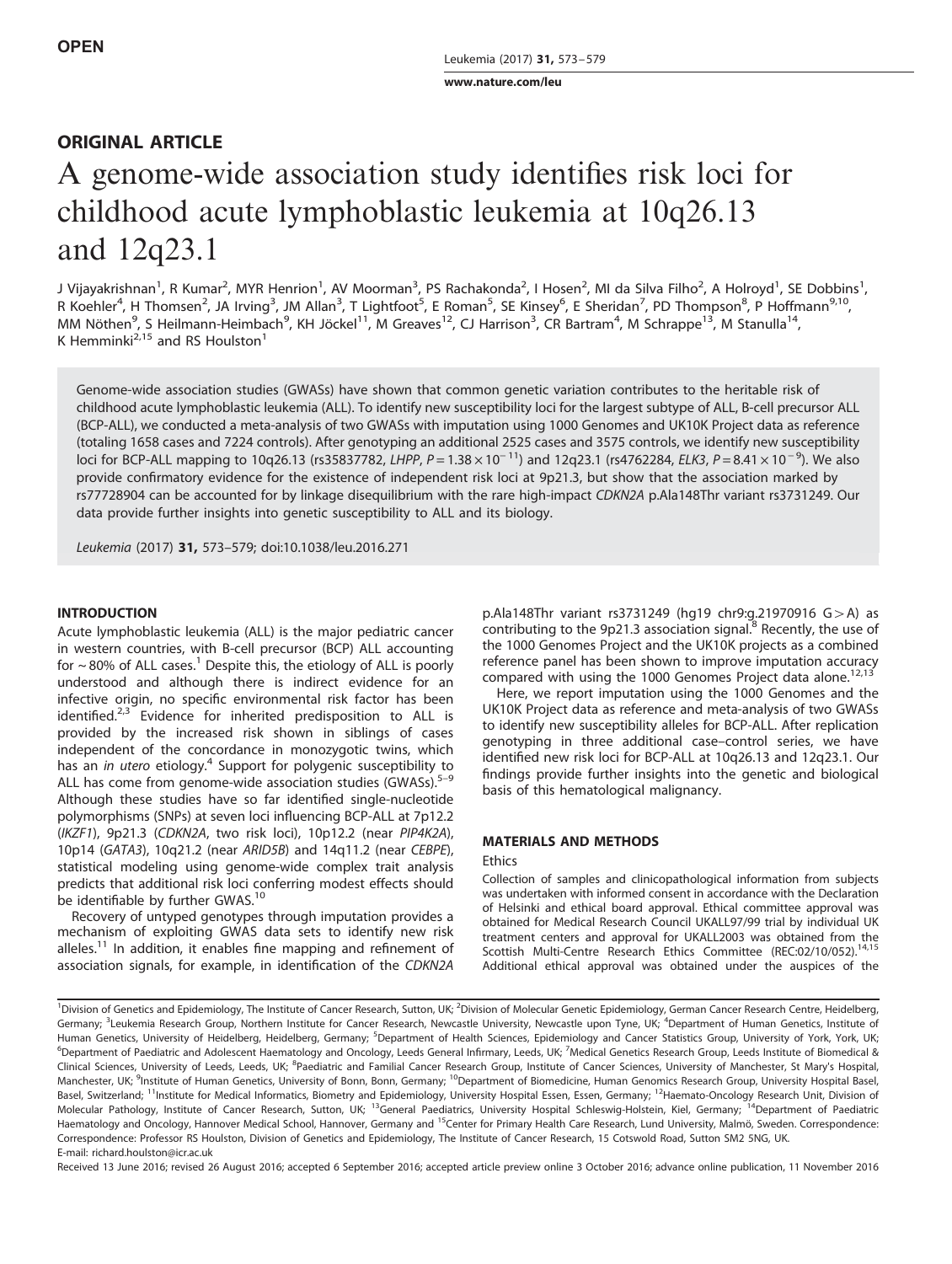574

#### Childhood Leukaemia Cell Bank, the UK Childhood Cancer Study and University of Heidelberg.

#### GWAS data

The UK-GWAS and German-GWAS data sets have been previously reported.<sup>6,7</sup> Briefly, the UK-GWAS was based on constitutional DNA (that is, remission samples) of 459 white BCP-ALL cases from the UK Childhood Cancer Study (UKCCS; http://www.ukccs.org/; 258 males; mean age at diagnosis 5.3 years); 342 cases from the UK Medical Research Council ALL 97/99 (1997–2002) trial (190 males; mean age of diagnosis 5.7 years) and 23 cases from the Northern Institute for Cancer Research (16 males). Genotyping was performed using Illumina Human 317 K arrays (Illumina, San Diego, CA, USA; Available at: http://www.illumina.com). For controls, we used publicly accessible data generated by the Wellcome Trust Case Control Consortium 2 (http://www.wtccc.org.uk/) from 2699 individuals in the 1958 British Birth Cohort (Hap1.2M-Duo Custom array data) and 2501 individuals from the UK Blood Service. The German-GWAS was comprised of 1155 cases (620 males; mean age at diagnosis 6.0 years) ascertained through the Berlin– Frankfurt–Münster (BFM) trials (1993–2004) genotyped using the Illumina Human OmniExpress-12v1.0 arrays. For controls, we used genotype data from 2132 healthy individuals from the Heinz Nixdorf Recall study; consisting of 704 individuals genotyped using Illumina HumanOmni1-Quad\_v1 and 1428 individuals genotyped on Illumina Human OmniExpress-12v1.0 platform. In total, we obtained 1658 BCP-ALL cases and 7224 matched controls from the two GWASs series combined.

### Quality control of GWAS samples

The quality-control steps of UK- and German-GWAS study samples have been described in the previous studies.<sup>6,7</sup> After the quality-control steps, we obtained 824 cases and 5200 controls for the UK-GWAS data set, and 834 cases and 2024 controls from the German data sets that were then used for further genotyping and imputation analysis.

### Replication series and genotyping

The UK replication series comprised 1150 patients (504 males; mean age at diagnosis 6.2 years) ascertained through the UK ALL-2003 (2003–2011) and ALL 97/99 trials.<sup>14,15</sup> Immunophenotyping of diagnostic samples was undertaken using standard methods. The 2100 controls (702 males) were ethnically-matched healthy individuals with no personal history of cancer recruited to the National Study of Colorectal Cancer Genetics<sup>16</sup> and the Genetic Lung Cancer Predisposition Study.<sup>17</sup> Genotyping of cases and controls was performed using competitive allele-specific PCR KASPAR chemistry (LCG Biosciences Ltd, Hertfordshire, UK). The German replication series consisted of 1501 patients ascertained (794 males; mean age at diagnosis, 6.2 years ascertained through the BFM trials (1993–2004)).<sup>18</sup> The controls comprised of 1516 (762 males; mean age, 58.2 years), ethnically matched healthy individuals of German origin recruited at the Institute of Transfusion Medicine in Manheim, Germany, 2004. Samples having SNP call rates of  $<$  90% were excluded from the analysis. To ensure quality of genotyping in all assays, at least 2 negative controls and 1 to 2% duplicates (concordance > 99.9%) were genotyped. All primers and probes used are detailed in Supplementary Table S11. Combining both replication series, we had access to 2651 B-cell ALL cases and 3616 matched controls for the current study.

#### Sanger sequencing

To confirm the fidelity of imputation, a random subset of samples were sequenced using BigDye Terminator v3.1 Cycle Sequencing Kit (Applied Biosystems, Waltham, MA, USA) in conjunction with ABI 3700xl semiautomated sequencers (Applied Biosystems). Primer sequences are detailed in Supplementary Table S11.

#### Statistical and bioinformatics analyses

Main data analysis were undertaken using R version 2.15.2 (R Core Team, 2013; http://www.R-project.org/), PLINK v1.9<sup>(ref. 19)</sup> and SNPTEST v2.4.1 software.<sup>20</sup> The two GWAS data sets were imputed for over 10 million variants using IMPUTE2 v2.3.0 software<sup>21,22</sup> and data from the 1000 Genomes Project (phase 1 integrated variant set, v3.20101123, http://www.1000genomes.org, 9 December 2013) and UK10K (ALSPAC, EGAS00001000090/EGAD00001000195; and TwinsUK, EGAS00001000108/ EGAD00001000194, studies only; http://www.uk10k.org/) as reference. Data sets were first phased using SHAPEIT v2.12 prior to imputation to accurately estimate haplotypes.<sup>23</sup> The adequacy of case–control matching and possibility of differential genotyping between cases and controls were evaluated using quantile–quantile plots of test statistics to compute  $\lambda_{100}$ . Test of association between imputed SNPs and childhood ALL was performed using a missing data likelihood score test under a frequentist additive model in software SNPTEST. Eigenvectors for the German data set were inferred using smartpca component within EIGENSOFT v2.4<sup>(refs. 24,25)</sup> and Eigenstrat adjustment was carried out by including the first two eigenvectors as covariates in SNPTEST during association analysis. Post imputation and SNPTEST, only markers with info scores  $>$  0.4, imputed call rates/SNP  $>$  0.9, minor allele frequencies (MAFs)  $>$  0.005, and a posterior imputation quality threshold of 0.5 or higher were included in further analysis. SNPs that deviated from Hardy–Weinberg equilibrium at P-values  $<$  10<sup>-5</sup> were also excluded from further analysis. Meta-analysis of post quality control GWAS data sets was conducted in META 1.3.1,<sup>20,21,26</sup> under a fixed-effects model using the inverse variance approach. We calculated Cochran's Q statistic to test for heterogeneity and the  $l^2$  statistic to quantify the proportion of the total variation attributable to heterogeneity.<sup>27</sup> The presence of secondary association signals owing to allelic heterogeneity in risk loci were carried out using a conditional analysis in SNPTEST by adjusting for the sentinel SNP using the '–condition-on' option. Logistic regression association analysis and meta-analysis of the replication data sets under fixed effects were carried out using the STATA v.10 software (Stata Corporation, College Station, TX, USA).

Linkage disequilibrium (LD) metrics were calculated using vcftools v0.1.12b26 (http://vcftools.sourceforge.net) using UK10K data. HapMap recombination rate (cM/Mb) were defined by Oxford recombination hotspots.<sup>28,29</sup>

#### Chromatin state dynamics and functional annotation

To explore the epigenetic profile of association signals, we used 15-state chromatin segmentation data learned by computationally integrating chIPseq data for GM12878 lymphoblastoid cells inferred from ENCODE Histone Modification data (H4K20me1, H3K9ac, H3K4me3, H3K4me2, H3K4me1, H3K36me3, H3K27me3, H3K27ac and CTCF) and binarized using a<br>multivariate Hidden Markov Model (http://genome.ucsc.edu/ENCODE/).<sup>30</sup> Risk SNPs and their proxies (that is,  $r^2 > 0.8$  in the 1000 Genomes EUR reference panel) were annotated for putative functional effect using HaploReg v3,<sup>31</sup> RegulomeDB<sup>32</sup> and SeattleSeq<sup>33</sup> Annotation. These servers make use of data from ENCODE,<sup>30</sup> genomic evolutionary rate profiling<sup>34</sup> conservation metrics, combined annotation-dependent depletion scores<sup>35</sup> and PolyPhen scores.<sup>36</sup> Similarly, we searched for overlap with 'superenhancer' regions as defined by Hnisz et  $al^{37}$  restricting analysis to GM12878 cells.

#### Expression quantitative trait locus analysis

Expression quantitative trait locus (eQTL) analysis was performed for all genes in 1 Mb regions spanning rs4762284 and rs35837782 by querying messenger RNA expression data from MuTHER<sup>38</sup> and Blood eQTL browser.

# Chromosome karyotyping and 9p21.3 deletion status

Conventional cytogenetic studies on diagnostic ALL tumor cells were conducted using standard karyotyping methodologies, and standard criteria for the definition of a clone were applied. Genomic copy number at 9p21.3 was assayed using FISH and MLPA as previously described.<sup>40,41</sup>

### Relationship between SNP genotype and survivorship

To investigate if genotype is associated with clinical phenotype or outcome, we analyzed data on patients recruited to AIEOP-BFM 2000.<sup>18</sup> Briefly, patients received standard chemotherapy (that is, prednisone, vincristine, daunorubicin, l-asparaginase, cyclophosphamide, ifosfamide, cytarabine, 6-mercaptopurine, 6-thioguanine and methotrexate) with a subset of high-risk patients treated with cranial irradiation and/or stem cell transplantation. Event-free survival was defined as the time from diagnosis to the date of last follow-up in complete remission or to the first event. Events were resistance to therapy (nonresponse), relapse, secondary neoplasm or death from any cause. Failure to achieve remission owing to early death or nonresponse was considered as an event at time zero and patients lost to follow-up were censored at the time of their withdrawal. Patients were stratified into three categories: standard, intermediate and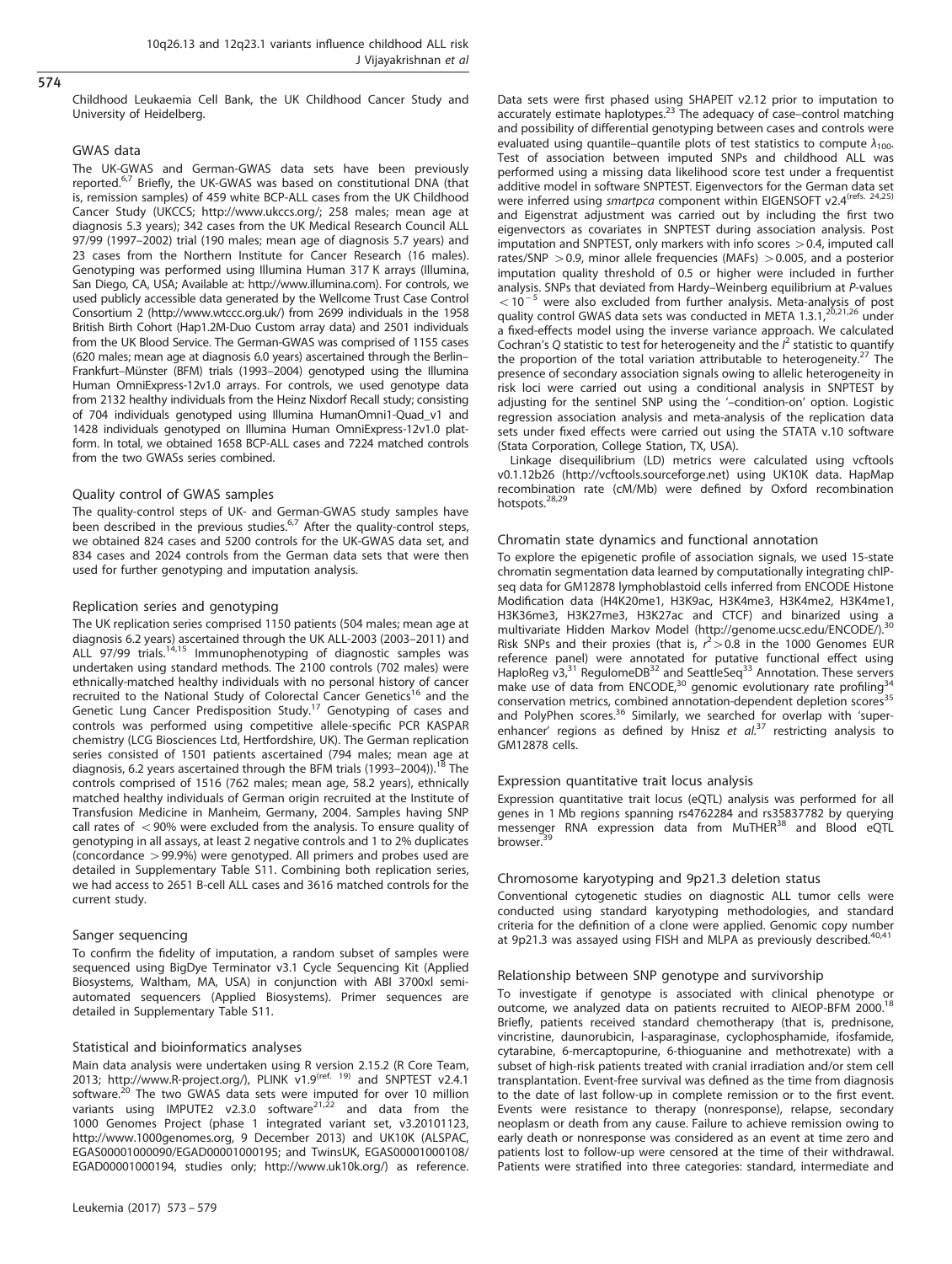high risk. Although minimal residual disease analysis was the main stratification criterion, high risk was also defined by prednisone poor response or  $\geq$  5% leukemic blasts in bone marrow on day 33, or  $t(9;22)$ / t(4;11) positivity or their molecular equivalents (BCR-ABL/MLL-AF4-fusion) independent of minimal residual disease status. Standard patients were minimal residual disease-negative on treatment day 33 (TP1) and 78 (TP2), and had no high-risk criteria. High-risk patients were defined as having residual disease (⩾10 <sup>−</sup><sup>3</sup> cells) at TP2. Intermediate patients had positiveminimal residual disease detection at either TP1 or TP2, but had a cell  $\frac{1}{2}$  count of  $\frac{1}{2}$  of  $10^{-3}$  at TP2. The Kaplan–Meier method was used to estimate survival rates, differences were compared with the two-sided log-rank test.<sup>42,43</sup> Cumulative incidence functions for competing events were constructed by the method of Kalbfleisch and Prentice,<sup>44</sup> and were compared employing the Gray's test.<sup>45</sup> Computations were performed using SASv9.1 (SAS, Cary, NC, USA).

#### Heritability analysis

We used genome-wide complex trait analysis to estimate the polygenic variance (that is, heritability) ascribable to all GWAS SNPs.<sup>46</sup> SNPs were excluded based on the MAF  $(< 0.01$ ), missing genotype rate (0.05) and deviation from Hardy–Weinberg equilibrium ( $P < 0.05$ ). Individuals were excluded for exhibiting an excess of missing genotype  $(>0.02)$  and where two individuals were closely related (genetic relatedness score  $>0.05$ ). A genetic relationship matrix of pairs of samples was used as input for the restricted maximum likelihood analysis to estimate the heritability explained by the selected set of SNPs. Regions of high LD in the genome were excluded<br>from the analysis. Imposing a prevalence of 0.0005<sup>(ref. 2)</sup> for childhood ALL, we estimated the heritability explained by risk SNPs identified by GWAS as located within autosomal regions associated with ALL. For each risk SNP, the heritability was estimated for all chromosomes simultaneously using the risk SNP genotype as a covariate. In chromosomes bearing multiple independent risk loci, all the risk SNPs in that chromosome were used as covariates to get the combined contribution of risk SNPs toward heritability. The heritability associated with the risk SNPs was taken to be the difference between the heritability of the chromosome on which it is found as calculated with and without covariate adjustment for the SNP.

#### Calculation of polygenic risk scores

In addition to the two new risk loci described here, seven previously reported risk loci were included in the calculation of the polygenic risk scores for childhood ALL (rs10828317, 10p12.2; rs3824662, 10p14; rs7089424, 10q21.2; rs2239633, 14q11.2; rs4132601, 7p12.2; rs3731249, 575

9p21.3; rs3731217, 9p21.3; rs35837782, 10q26.13; rs4762284, 12q23.1). The eight variants are thought to act independently as previous studies have shown no interaction between risk loci.<sup>5–7</sup> Polygenic risk scores were constructed using methods established by Pharoah et  $al^{47}$  based on the log-normal distribution LN( $\mu$ , $\sigma^2$ ) of mean  $\mu$  and variance  $\sigma^2$  (that is, relative risk is normally distributed on a logarithmic scale). Standardized incidence ratios for familial risk in singleton siblings and twins for childhood ALL were assumed to be 3.2.<sup>4</sup> Familial risk was calculated by dividing polygenic variation over the square root of familial risk.

# **RESULTS**

#### Association analysis

To identify new susceptibility loci for BCP-ALL, we conducted a pooled meta-analysis of two GWASs in populations of European ancestry, the UK-GWAS and the German-GWAS (see Materials and Methods section). After filtering, the studies provided genotype data on 1658 cases and 7224 controls. To achieve consistent and dense genome-wide coverage, we imputed unobserved genotypes at  $>10$  million SNPs using a combined reference panel comprising 1092 individuals from the 1000 Genomes Project and 3781 individuals from the UK10K project (Supplementary Figure S2). Quantile–quantile plots of SNPs (MAF  $> 0.5\%$ ) post imputation did not show evidence of substantive overdispersion introduced by imputation (genomic inflation  $\lambda_{100}$  for UK- and German-GWAS was 1.016 and 1.009, respectively; Supplementary Figure S1).

Pooling data from both GWASs, we derived joint odds ratios and 95% confidence intervals under a fixed-effects model for each SNP with MAF  $>$  0.5% and associated per allele P-values. From this analysis, we identified the top-ranked SNPs in 20 distinct regions and not previously implicated in the risk of developing BCP-ALL (Supplementary Table S1). After confirming the fidelity of imputation by Sanger sequencing (Supplementary Table S2), we successfully designed and optimized allele-specific PCR (KASPAR) assays for 14 SNPs. We sought validation of associations by genotyping additional UK and German case–control series totaling 2525 cases and 3575 controls (Supplementary Table S3).

In the combined analysis of data from these replication series, rs35837782 (10q26.13, hg19 chr10:g.126293309) and rs4762284

| rs35837782 (10q26.13, LHPP) | Case genotypes |     |     |     | Control genotypes |      |      |      | <b>OR</b> | 95% CI          | P-value                                                          |
|-----------------------------|----------------|-----|-----|-----|-------------------|------|------|------|-----------|-----------------|------------------------------------------------------------------|
|                             | <b>RAF</b>     | AA  | AG  | GG  | RAF               | AA   | AG   | GG   |           |                 |                                                                  |
| UK-GWAS                     | 0.67           | 93  | 358 | 373 | 0.62              | 745  | 2510 | 1945 | 1.27      | $(1.14 - 1.41)$ | $2.04 \times 10^{-5}$                                            |
| German-GWAS                 | 0.67           | 93  | 365 | 376 | 0.63              | 268  | 952  | 804  | 1.19      | $(1.05 - 1.36)$ | 0.0072                                                           |
| Meta                        |                |     |     |     |                   |      |      |      | 1.24      | $(1.14 - 1.34)$ | $6.04 \times 10^{-7}$                                            |
| UK replication 1            | 0.67           | 73  | 211 | 251 | 0.62              | 150  | 475  | 405  | 1.19      | $(1.03 - 1.39)$ | 0.022                                                            |
| UK replication 2            | 0.67           | 56  | 265 | 253 | 0.61              | 167  | 497  | 391  | 1.33      | $(1.14 - 1.55)$ | 0.0002                                                           |
| German replication          | 0.65           | 184 | 607 | 621 | 0.63              | 204  | 701  | 574  | 1.13      | $(1.02 - 1.26)$ | 0.0203                                                           |
| Meta                        |                |     |     |     |                   |      |      |      | 1.20      | $(1.11 - 1.29)$ | $3.66 \times 10^{-6}$                                            |
| Combined meta               |                |     |     |     |                   |      |      |      | 1.21      | $(1.15 - 1.28)$ | $1.38 \times 10^{-11}$ ( $P_{\text{het}} = 0.48$ , $l^2 = 0\%$ ) |
| rs4762284 (12q23.1, ELK3)   | RAF            | AA  | AT  | T   | RAF               | AA   | AT   | T    | <b>OR</b> | 95% CI          | P-value                                                          |
| UK-GWAS                     | 0.33           | 373 | 358 | 94  | 0.30              | 2578 | 2160 | 462  | 1.18      | $(1.05 - 1.32)$ | 0.0046                                                           |
| German-GWAS                 | 0.33           | 372 | 366 | 95  | 0.28              | 1072 | 773  | 179  | 1.30      | $(1.14 - 1.49)$ | $1.01 \times 10^{-4}$                                            |
| Meta                        |                |     |     |     |                   |      |      |      | 1.23      | $(1.13 - 1.34)$ | $2.87 \times 10^{-6}$                                            |
| UK replication 1            | 0.31           | 258 | 227 | 52  | 0.30              | 497  | 408  | 98   | 1.03      | $(0.88 - 1.21)$ | 0.6870                                                           |
| UK replication 2            | 0.34           | 232 | 287 | 52  | 0.29              | 534  | 434  | 85   | 1.30      | $(1.11 - 1.53)$ | 0.0008                                                           |
| German replication          | 0.31           | 650 | 625 | 124 | 0.28              | 746  | 619  | 109  | 1.15      | $(1.02 - 1.29)$ | 0.0178                                                           |
| Meta                        |                |     |     |     |                   |      |      |      | 1.16      | $(1.07 - 1.25)$ | $3.85 \times 10^{-4}$                                            |
| Combined meta               |                |     |     |     |                   |      |      |      | 1.19      | $(1.12 - 1.26)$ | $8.41 \times 10^{-9}$ ( $P_{\text{het}} = 0.17$ , $l^2 = 38\%$ ) |

Abbreviations: CI, confidence interval; GWAS, genome-wide association study; OR, odds ratio; RAF, risk allele frequency. Risk allele for rs35837782 is G and risk allele for rs4762284 is T.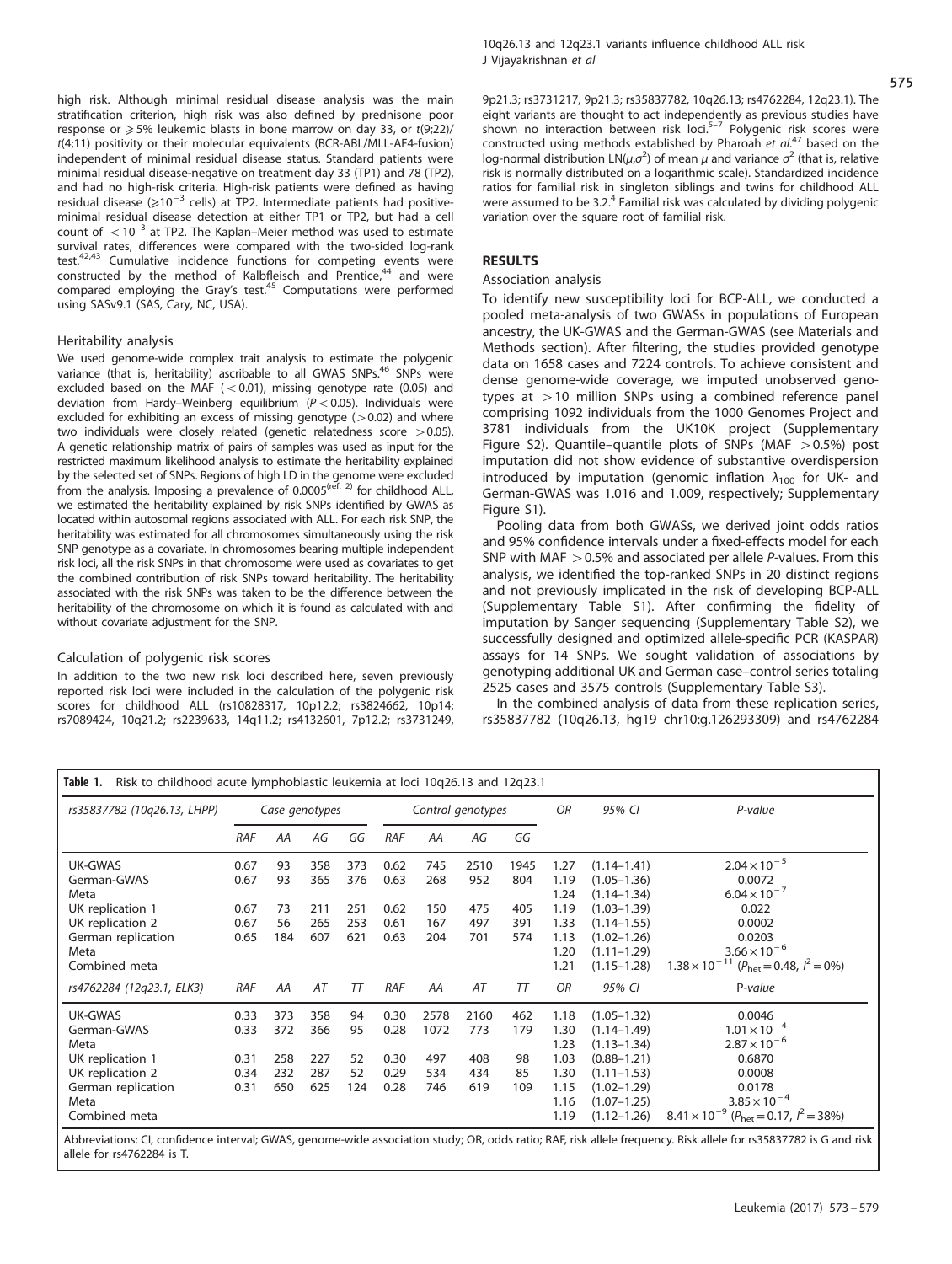576

(12q23.1, hg19 chr12:g.96612762) showed significant support for an association with BCP-ALL, with P-values and odds ratios of 1.0 association that Set they that I relates the seas ratios of the 1; Supplementary Table S4; Supplementary Figure S3). In a metaanalysis of the discovery GWAS and replication series, these associations attained genome-wide significance (rs35837782,  $P = 1.38 \times 10^{-11}$  and rs4762284,  $P = 8.41 \times 10^{-9}$ ; Table 1; Supplementary Table S4; Supplementary Figure S3).

## Conditional association analyses

To explore the possibility of multiple risk loci at 10q26.13 and 12q23.1 and previously identified GWAS risk loci, we performed conditional analyses. At 10q26.13 and 12q23.1, we found no evidence for signals independent of SNPs rs35837782 and rs4762284. Similarly at 7p12.2, 10p12.2, 10p14, 10q21.2 and 14q11.2, we found no support for the existence of multiple risk loci.

We and others have recently sought to decipher the GWAS<br>signal at the 9p21.3 locus.<sup>8,48–50</sup> Our conditional analysis supports the assertion of an additional locus in this region, independent of the original GWAS SNP rs3731217, which is best captured by the rare coding SNP rs3731249 (MAF = 0.03,  $r^2 = 0.005$ ,  $D' = 1.00$  with rs3731217; Supplementary Table S5). rs3731249, encoding CDKN2A p.Ala148Thr, has been shown to reduce tumor suppressor function of p16INK4A, increase susceptibility to leukemic transformation of hematopoietic progenitor cells and to be preferentially retained in ALL cells.<sup>49</sup> The more common variant rs662463 correlated with rs77728904 has concurrently been suggested as a plausible causative variant underlying this new association signal<sup>48</sup> (MAF = 0.07,  $r^2$  = 0.16, D' = 1.00 with rs3731249). Despite some evidence that rs77728904 variant is a cis-eQTL for CDKN2B,<sup>48</sup> this association signal is entirely captured by rs3731249 (P-values  $\frac{1}{2}$  before and after conditioning: 6.26 × 10<sup>-7</sup> and 0.10, respectively; Supplementary Table S5). Here, our analysis has been constrained to the identification of variants that can be imputed with high fidelity, hence it does not exclude the possibility of rarer variants with higher impact, especially indels potentially impacting on ALL risk. This exemplifies the difficultly in elucidating the genetic basis of such functionally rich genomic regions. Once correcting for these two signals, no additional statistically significant association was detected in this region.

# Relationship between the new ALL-risk SNPs and tumor profile

Given the biological heterogeneity of BCP-ALL, we analyzed the association between rs35837782 and rs4762284 genotypes, and the major subtypes of BCP-ALL, hyperdiploidy (that is,  $>50$ chromosomes), ETV6-RUNX1 and others (Supplementary Table S6; Supplementary Figure S3). Analysis of these data provided no consistent evidence that the risk of rs35837782 and rs4762284 was confined to hyperdiploid, ETV6-RUNX1 or non-hyperdiploid/ non-ETV6-RUNX1 subtypes of B-ALL. Similarly, we found no evidence for a relationship between rs35837782 and rs4762284 genotypes, and other chromosomally defined forms of BCP-ALL defined by t(9;22)(q34;q11), t(1;19)(q23;p13) and t(4;11)(q21;q23) karyotype, or CDKN2A deletion status after adjustment for multiple testing (Supplementary Table S6). Finally, we found no evidence that rs35837782 and rs4762284 genotypes were associated with age at diagnosis or sex, or influenced patient outcome as defined by event-free survival by analyzing data on 810 patients from the AIEOP-BFM 2002 trial (Supplementary Figure S4, Supplementary Table S7 and S8).

# Impact on the heritable risk

By fitting all SNPs from GWAS simultaneously, the estimated heritability of ALL attributable to all common variation is 12.1% (±3.8%). This estimate represents the additive variance, and therefore, does not include the potential impact of gene–gene interactions or dominance effects, or gene–environment interactions impacting on ALL risk. Moreover, given the evidence, albeit indirect, of a role for infectious exposure in relation to ALL risk, it is possible that substantive gene–environment effects operate. Although the currently identified risk SNPs (newly discovered and previously identified) only account for 19% of the additive heritable risk, the odds ratio effect sizes of the ALL-risk SNPs are among the highest reported in GWAS of any cancer type, and in combination they impact significantly on disease risk with those in the top 1% of genetic risk having a 6.2-fold relative risk of developing ALL (Supplementary Figure S5). The power of our GWAS to identify common alleles conferring relative risks of 1.5 or greater (such as the 7p12.2 variant) is high  $(\sim 80\%)$ . Hence, there are unlikely to be many additional SNPs with similar effects for alleles with frequencies  $>0.3$  in populations of European ancestry. In contrast, our analysis had limited power to detect alleles with smaller effects and/or MAF  $< 0.1$ .

#### Biological inference

At 10q26.13, rs35837782 localizes to intron 6 on the gene encoding phospholysine phosphohistidine inorganic pyrophosphate phosphatase (LHPP; Figure 1) with genes FAM53B and METTL10 mapping nearby. The SNP rs4762284 at 12q23.1 maps to intron 1 of the gene encoding the ETS-domain protein (ELK3), with nearby genes including CDK17 (Figure 1).

To explore the epigenetic profile of association signals at each of the two new risk loci, we used HaploReg and RegulomeDB to examine whether the sentinel SNPs and those in high LD (that is,  $r^2$  > 0.8 in the 1000 Genomes EUR reference panel) annotate putative transcription factor-binding or enhancer elements (Supplementary Table S9). The SNP rs4762284 resides within a region of open chromatin, common across multiple cell lines, consistent with a regulatory element such as an enhancer or a promoter. To gain further insight into the functional basis of rs35837782 and rs4762284 associations, we examined for an association between SNP genotype and expression of genes mapping within 1 Mb of sentinel SNPs. We made use of publicly available expression data on blood cells, lymphoblastoid cell lines from HapMap3, Geneva and the Multiple Tissue Human Expression Resource pilot data. In blood, rs4762284 genotype was associated with *ELK3* expression at  $P = 6.85 \times 10^{-4}$  with the risk allele correlated with reduced expression (Supplementary Table  $510$ <sup>39</sup>

# **DISCUSSION**

In this analysis of BCP-ALL, we have identified common variants at 10q26.13 and 12q23.1. It has recently been proposed that many GWAS signals are a consequence of 'synthetic associations', resulting from the combined effect of one or more rare causal variants rather than simply LD with a common risk variant.  $51,52$ Support for such a model in ALL is provided by the rare highimpact variant rs3731249 in CDKN2A<sup>8</sup> that is in LD with rs77728904. As imputation using UK10K as reference can accurately recover genotypes for variants with MAFs of  $0.5\%$ <sup>12</sup> the possibility that either 10q26.13 or 12q23.1 associations have a similar genetic basis is highly unlikely.

Given the existence of immunogenetic subtypes of BCP-ALL, it is perhaps not surprising there is variability in the genetic effects on ALL risk by subtype, with 10q21.2 variants influencing hyperdiploid ALL and 10p14 variants influencing non-hyperdiploid/non-ETV6-RUNX1 disease.<sup>6,7</sup> In contrast to the 7p12.2 and 10p12.2 risk variants,<sup>6,7</sup> the 10q26.13 and 12q23.1 loci have generic effects on the development of ALL.

Because rs35837782 and rs4762284 localize to LHPP and ELK3, respectively, it is plausible that the functional basis of these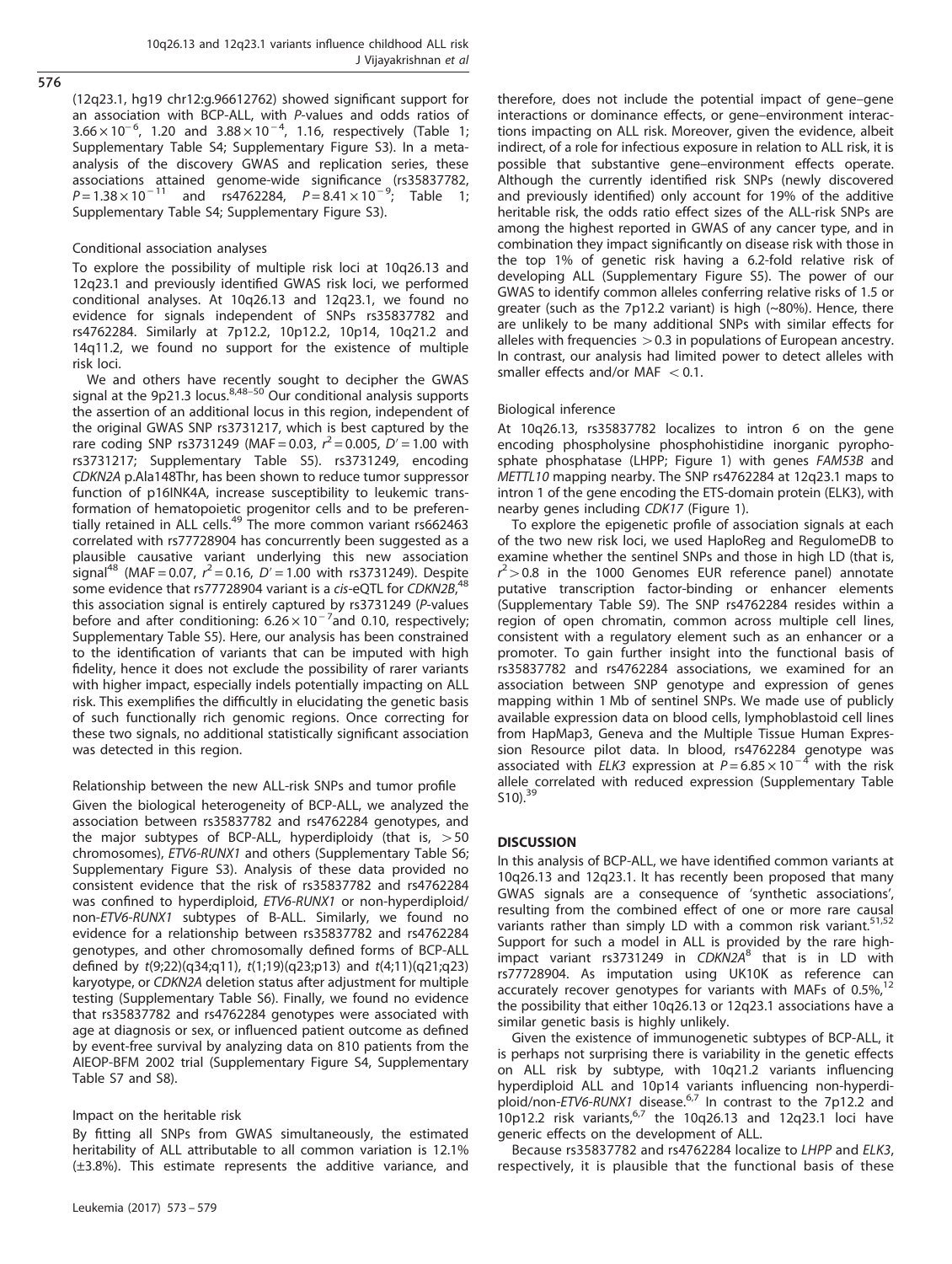

Figure 1. Regional plots of association results and recombination rates for the newly identified risk loci for BCP-ALL (a and b). Results for 10q26.13 (rs35837782, a) and 12q23.1 (rs4762284, b). Plots (using visPig)<sup>56</sup> show association results of both genotyped (triangles) and imputed (circles) SNPs in the GWAS samples and recombination rates. − log10 P-values (y axes) of the SNPs are shown according to their chromosomal positions (x axes). The sentinel SNP in each combined analysis is shown as a large circle or triangle, and is labeled by its rsID. The color<br>intensity of each symbol reflects the extent of LD with the top genotyped SNP, w recombination rates, estimated using UK10K Genomes Project samples, are shown with a light-blue line. Physical positions are based on NCBI build 37 of the human genome. Also shown are the relative positions of genes and transcripts mapping to the region of association. Genes have been redrawn to show their relative positions; therefore, maps are not to physical scale. The lower panel is the chromatin-state segmentation track (ChromHMM) for lymphoblastoid cells using data from the HapMap ENCODE Project. CNV, copy-number variation.

577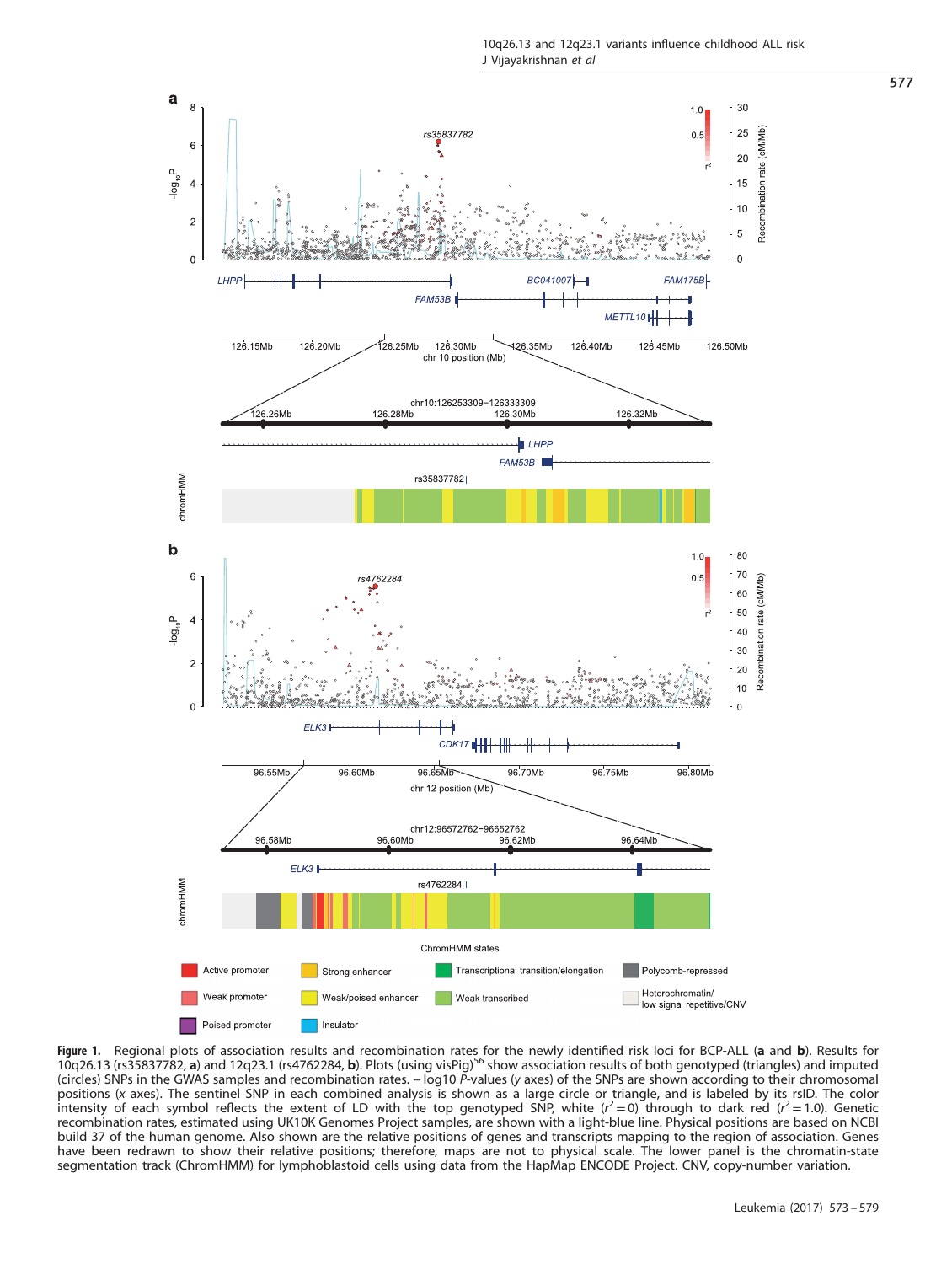associations are mediated through these genes. ELK3, an ETSdomain transcription factor is an attractive candidate for defining ALL susceptibility a priori as it has a role in both B-cell development and IgH gene regulation.<sup>53</sup> ELK3, which is a member of ETS family of transcription factors, interacting with TCF3 transcription factor 3 (E2A immunoglobulin enhancerbinding factors E12/E47) that is involved in several ALL-specific gene fusions including TCF3-PBX1/t(1;19)(q23;p13) and TCF3- $HLF/t(17;19)(q23;p13)$  ALL.<sup>54</sup> ELK3 is highly expressed primarily at the early stages of B-lymphocyte development with expression declining drastically upon B-cell maturation, correlating with the activity of the enhancer of the immunoglobulin heavy chain.<sup>53</sup> Hence, genetically determined reduced expression is compatible with B-cell developmental arrest, a hallmark of ALL. In contrast to ELK3 evidence for a role for LHPP, which encodes a diphosphatase, in B-cell development or B-cell malignancy is yet to be established.<sup>55</sup> Although the identified risk SNPs map within regions of active chromatin within B cells and thus have a role in the B-cell cis-regulatory network a priori, additional laboratory follow-up is required to decipher their functional basis.

In summary, our findings represent a further important step in defining the contribution of inherited genetic variants to the risk of developing ALL. Our current and previous findings are notable because we have defined associations of several regions with susceptibility to ALL, and these regions harbor plausible candidate genes for further investigation. Moreover, they emphasize the role of genetically determined expression of B-cell developmental genes being key players in ALL. Given that there remains significant missing heritability for ALL, future GWAS-based studies in concert with functional analyses are likely to lead to further insights into ALL biology.

# CONFLICT OF INTEREST

The authors declare no conflict of interest.

# ACKNOWLEDGEMENTS

The UK Bloodwise provided principal funding for the study (13027, 13044). Support from Cancer Research UK (C1298/A8362, supported by the Bobby Moore Fund) is also acknowledged. Support from José Carreras Stiftung under project DJCLS R 13/19 is also acknowledged. The study made use of genotyping data from the Wellcome Trust Case Control Study on the 1958 Birth Cohort. We thank S Richards and J Burrett (Clinical Trials Service Unit, Oxford), J Simpson (Univ. York), P Thomson and A Hussain (Cancer Immunogenetics, School of Cancer Sciences, Univ. Manchester) for assistance with data harmonization. We thank the Childhood Leukaemia Cell Bank for access to samples. We are grateful to the UK Cancer Cytogenetics Group (UKCCG) for data collection and provision of samples. P Thompson (Paediatric and Familial Cancer, Institute of Cancer Sciences, The University of Manchester) is funded by Children with Cancer. Genotyping of German cases and controls was partly covered by funding from Tumorzentrum Heidelberg-Mannheim and Deutsche Krebshilfe. We are grateful to all the study subjects for their participation, and their clinicians who contributed to the blood sample and data collection. The Heinz Nixdorf Foundation supported the population-based Heinz Nixdorf Recall study; the genotyping of the Illumina HumanOmni-1 Quad BeadChips of the Heinz Nixdorf Recall subjects was financed by the German Centre for Neurodegenerative Disorders (DZNE, Bonn). In addition, the study is funded by the German Ministry of Education and Science, and the German Research Council (DFG; Project SI 236/8-1, SI236/9-1, ER 155/6-1). We are extremely grateful to all investigators who contributed to the generation of this data set and to all subjects for their participation.

# **REFERENCES**

- 1 Stiller CA, Parkin DM. Geographic and ethnic variations in the incidence of childhood cancer. Br Med Bull 1996; 52: 682–703.
- 2 Greaves M. Infection, immune responses and the aetiology of childhood leukaemia. Nat Rev Cancer 2006; 6: 193–203.
- 3 Crouch S, Lightfoot T, Simpson J, Smith A, Ansell P, Roman E. Infectious illness in children subsequently diagnosed with acute lymphoblastic leukemia: modeling the trends from birth to diagnosis. Am J Epidemiol 2012; 176: 402-408.
- 4 Kharazmi E, da Silva Filho MI, Pukkala E, Sundquist K, Thomsen H, Hemminki K. Familial risks for childhood acute lymphocytic leukaemia in Sweden and Finland: far exceeding the effects of known germline variants. Br J Haematol 2012; 159: 585–588.
- 5 Sherborne AL, Hosking FJ, Prasad RB, Kumar R, Koehler R, Vijayakrishnan J et al. Variation in CDKN2A at 9p21.3 influences childhood acute lymphoblastic leukemia risk. Nat Genet 2010; 42: 492–494.
- 6 Migliorini G, Fiege B, Hosking FJ, Ma Y, Kumar R, Sherborne AL et al. Variation at 10p12.2 and 10p14 influences risk of childhood B-cell acute lymphoblastic leukemia and phenotype. Blood 2013; 122: 3298–3307.
- 7 Papaemmanuil E, Hosking FJ, Vijayakrishnan J, Price A, Olver B, Sheridan E et al. Loci on 7p12.2, 10q21.2 and 14q11.2 are associated with risk of childhood acute lymphoblastic leukemia. Nat Genet 2009; 41: 1006–1010.
- 8 Vijayakrishnan J, Henrion M, Moorman AV, Fiege B, Kumar R, da Silva Filho MI et al. The 9p21.3 risk of childhood acute lymphoblastic leukaemia is explained by a rare high-impact variant in CDKN2A. Sci Rep 2015; 5: 15065.
- 9 Sherborne AL, Hemminki K, Kumar R, Bartram CR, Stanulla M, Schrappe M et al. Rationale for an international consortium to study inherited genetic susceptibility to childhood acute lymphoblastic leukemia. Haematologica 2011: 96: 1049-1054.
- 10 Enciso-Mora V, Hosking FJ, Sheridan E, Kinsey SE, Lightfoot T, Roman E et al. Common genetic variation contributes significantly to the risk of childhood B-cell precursor acute lymphoblastic leukemia. Leukemia 2012; 26: 2212–2215.
- 11 Servin B, Stephens M. Imputation-based analysis of association studies: candidate regions and quantitative traits. PLoS Genet 2007; 3: e114.
- 12 Huang J, Howie B, McCarthy S, Memari Y, Walter K, Min JL et al. Improved imputation of low-frequency and rare variants using the UK10K haplotype reference panel. Nat Commun 2015; 6: 8111.
- 13 Consortium UK10K, Walter K, Min JL, Huang J, Crooks L, Memari Y et al. The UK10K project identifies rare variants in health and disease. Nature 2015; 526: 82–90.
- 14 Hann I, Vora A, Richards S, Hill F, Gibson B, Lilleyman J et al. Benefit of intensified treatment for all children with acute lymphoblastic leukaemia: results from MRC UKALL XI and MRC ALL97 randomised trials. UK Medical Research Council's Working Party on Childhood Leukaemia. Leukemia 2000; 14: 356–363.
- 15 Vora A, Goulden N, Wade R, Mitchell C, Hancock J, Hough R et al. Treatment reduction for children and young adults with low-risk acute lymphoblastic leukaemia defined by minimal residual disease (UKALL 2003): a randomised controlled trial. Lancet Oncol 2013; 14: 199–209.
- 16 Penegar S, Wood W, Lubbe S, Chandler I, Broderick P, Papaemmanuil E et al. National study of colorectal cancer genetics. Br J Cancer 2007: **97**: 1305–1309.
- 17 Wang Y, Broderick P, Webb E, Wu X, Vijayakrishnan J, Matakidou A et al. Common 5p15.33 and 6p21.33 variants influence lung cancer risk. Nat Genet 2008; 40: 1407–1409.
- 18 Conter V, Bartram CR, Valsecchi MG, Schrauder A, Panzer-Grumayer R, Moricke A et al. Molecular response to treatment redefines all prognostic factors in children and adolescents with B-cell precursor acute lymphoblastic leukemia: results in 3184 patients of the AIEOP-BFM ALL 2000 study. Blood 2010; 115: 3206–3214.
- 19 Purcell S, Neale B, Todd-Brown K, Thomas L, Ferreira MA, Bender D et al. PLINK: a tool set for whole-genome association and population-based linkage analyses. Am J Hum Genet 2007; 81: 559–575.
- 20 Liu JZ, Tozzi F, Waterworth DM, Pillai SG, Muglia P, Middleton L et al. Meta-analysis and imputation refines the association of 15q25 with smoking quantity. Nat Genet 2010; 42: 436–440.
- 21 Marchini J, Howie B, Myers S, McVean G, Donnelly P. A new multipoint method for genome-wide association studies by imputation of genotypes. Nat Genet 2007; 39: 906–913.
- 22 Howie BN, Donnelly P, Marchini J. A flexible and accurate genotype imputation method for the next generation of genome-wide association studies. PLoS Genet 2009; 5: e1000529.
- 23 Delaneau O, Marchini J, Zagury JF. A linear complexity phasing method for thousands of genomes. Nat Methods 2012; 9: 179–181.
- 24 Price AL, Patterson NJ, Plenge RM, Weinblatt ME, Shadick NA, Reich D. Principal components analysis corrects for stratification in genome-wide association studies. Nat Genet 2006; 38: 904–909.
- 25 Patterson N, Price AL, Reich D. Population structure and eigenanalysis. PLoS Genet 2006; 2: e190.
- 26 de Bakker PI, Ferreira MA, Jia X, Neale BM, Raychaudhuri S, Voight BF. Practical aspects of imputation-driven meta-analysis of genome-wide association studies. Hum Mol Genet 2008; 17: R122–R128.
- 27 Higgins JP, Thompson SG. Quantifying heterogeneity in a meta-analysis. Stat Med 2002; 21: 1539–1558.
- 28 Myers S, Bottolo L, Freeman C, McVean G, Donnelly P. A fine-scale map of recombination rates and hotspots across the human genome. Science 2005; 310: 321-324.